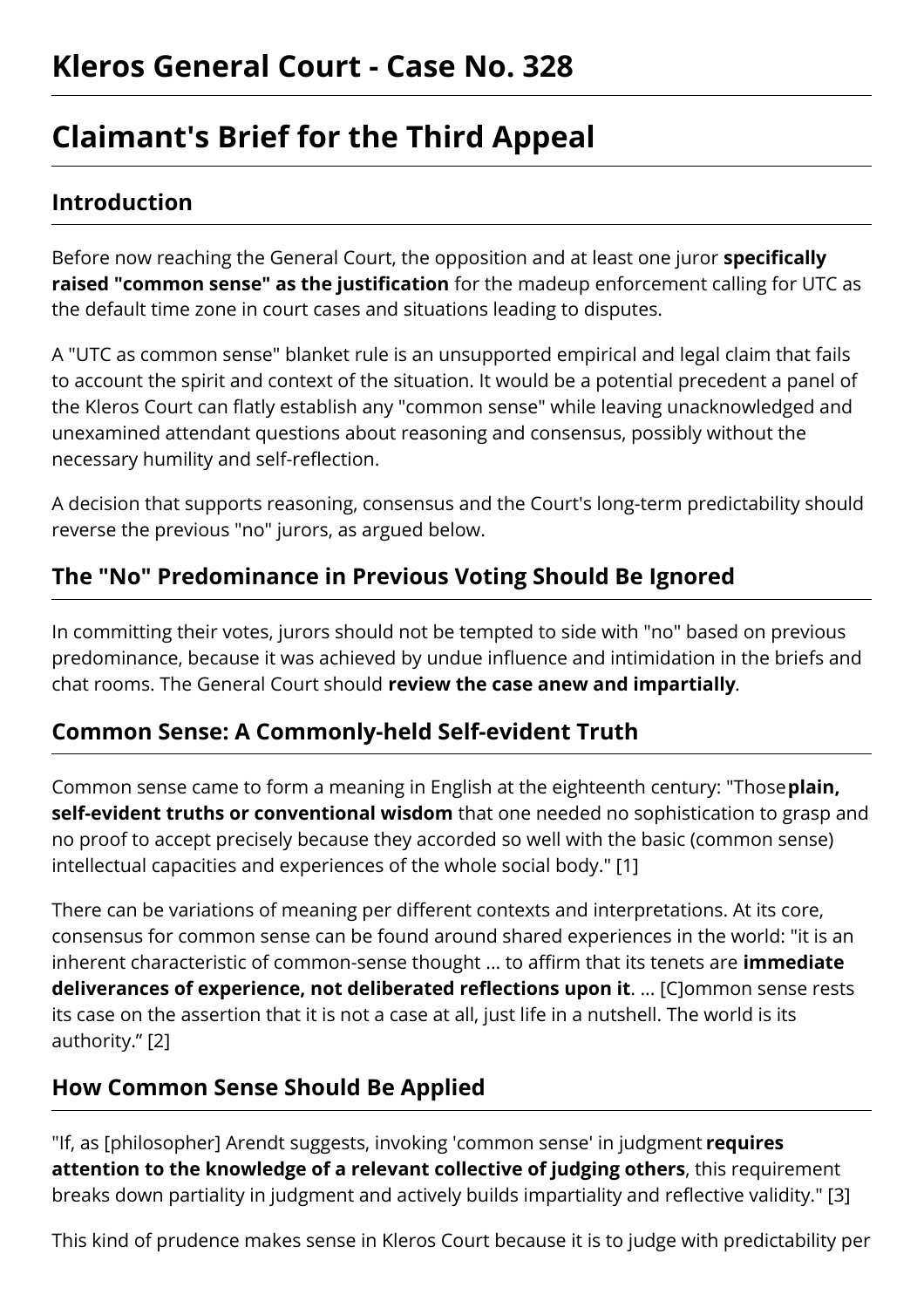community sense that is open to encompass very different people competent for a given subcourt (in this case, marketing).

The safe application of "common sense" is for **truly common understandings from any experiences** rather than relying on what may be dominant or majoritarian partiality in <sup>a</sup> certain panel of jurors. The latter could penalize and exclude because of reasonably different understandings.

In this case, we are talking about a single, nondrawn, technical juror who started**a campaign to force his sense upon marketing jurors, although from a legal standpoint there was no support for his claim** to mandate UTC time because it was not drafted in the Program Terms or as part of arbitration governance.

## **Application: Everyday Sense of Time of Ordinary People**

But the sense of time may be different for ordinary people and marketing practitioners than for technical programmers. UTC is common for whom and for what? The opposition **cannot empirically demonstrate** any common sense or standard for UTC by marketing practitioners or by ordinary people who would participate in storytelling. Notably, **this case originates from the Marketing Subcourt**, not from the Technical Subcourt.

The opposition is making a *case* for UTC as a shared experience based on their *deliberated* reflection, but **it remains unsupported by the immediate experiences of ordinary people** for the real common sense. (Referring to influential anthropologist Geertz's theorizing cited above and referenced at note 2.)

The fact of the matter is, unless otherwise stated, people immediately experience time and time frames as local time or civil time; **the conception of time is a matter oflocal culture or public policy**. [4] There is no basis (such as a specified term or policy) to justify the opposition's centralized, retroactive UTC conception, now purported to apply to all Kleros disputes as "common sense." Can a localized insurance case be overridden to UTC without notice too?

Because the program was open and promoted anywhere on Earth with only a specific deadline for the form submission, **the storytelling was allowed to happen in those locations' civil time**. It was in [case](https://resolve.kleros.io/cases/166) 166 "a matter decided" (*res judicata*) between the same parties.

Other than wrongly invoking common sense, the "no" side has not supported its position by any doctrine of contract interpretation. The time frame term should be interpreted against Respondent (the drafter) and in favor of the ordinary understanding of a time frame.

## **Conclusion**

It is common sense that fire burns. On the other hand, using UTC time is not really a conventional experience nor self-evident by ordinary people. It is not common sense.

By voting "YES," the panel on appeal should reject such a precedent of false consensus and